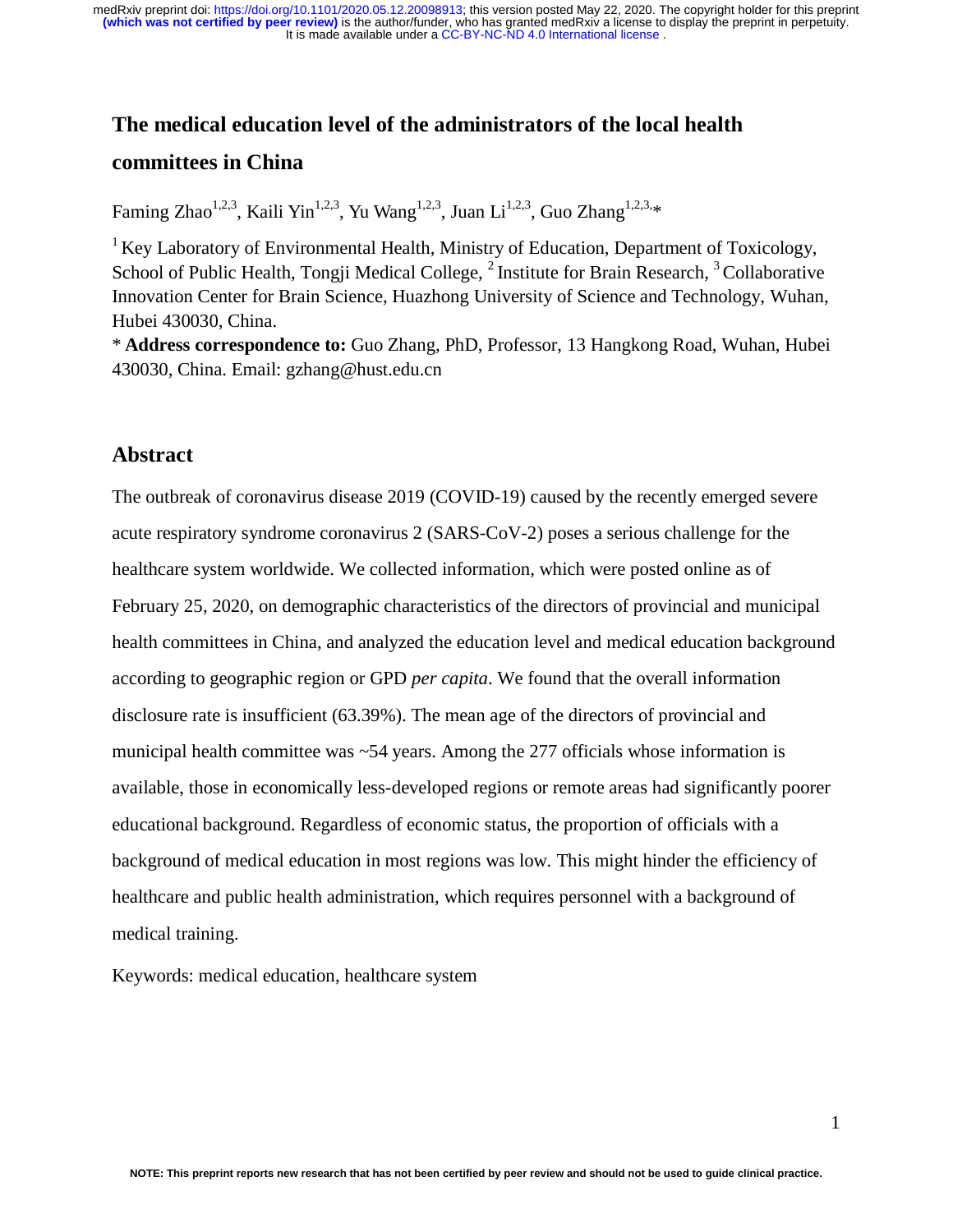# **Introduction**

In December 2019, the coronavirus disease 2019 (COVID-19), caused by a novel coronavirus termed SARS-CoV-2, was reported in Wuhan, Hubei province of China<sup>1</sup>. The World Health Organization report released by the Chinese Health Authorities on 31 Dec 2019 has prompted health authorities to step up border surveillance, and generated concern and fears as this may mark the emergence of a novel and serious threat to public health  $2$ . Despite the lockdown of the Hubei province in late January 2020, there were 80,754 cases of SARS-CoV-2 infections, including 3,136 deaths in mainland China as of March 9, 2020<sup>3</sup>. In addition, new epidemic hotspots have become apparent outside China, and over 100 countries and regions have reported laboratory-confirmed COVID-19<sup>4</sup>.

The measures applied by Chinese central and local governments have effectively curbed the epidemic COVID-19, so far  $5$ . However, it is generally recognized that there were serious problems with the governmental healthcare system, including the central and local CDCs and health committees, which are responsible for the prevention and control of infectious diseases. One such problem is the lagged disclosure of China's public health emergencies in the spread of SARS-CoV-2. There were evidences that human-to-human and patient-to-doctor/nurse transmissions had occurred among close contacts since mid-December 2019<sup>6,7</sup>. But the response lagged behind. In addition, other problems emerged in the early stage of the epidemic, such as emergency staff shortage, hospital bed insufficiency and lack of medical supplies <sup>8</sup>. The above problems in this situation were most likely related to the non-professional engaged in the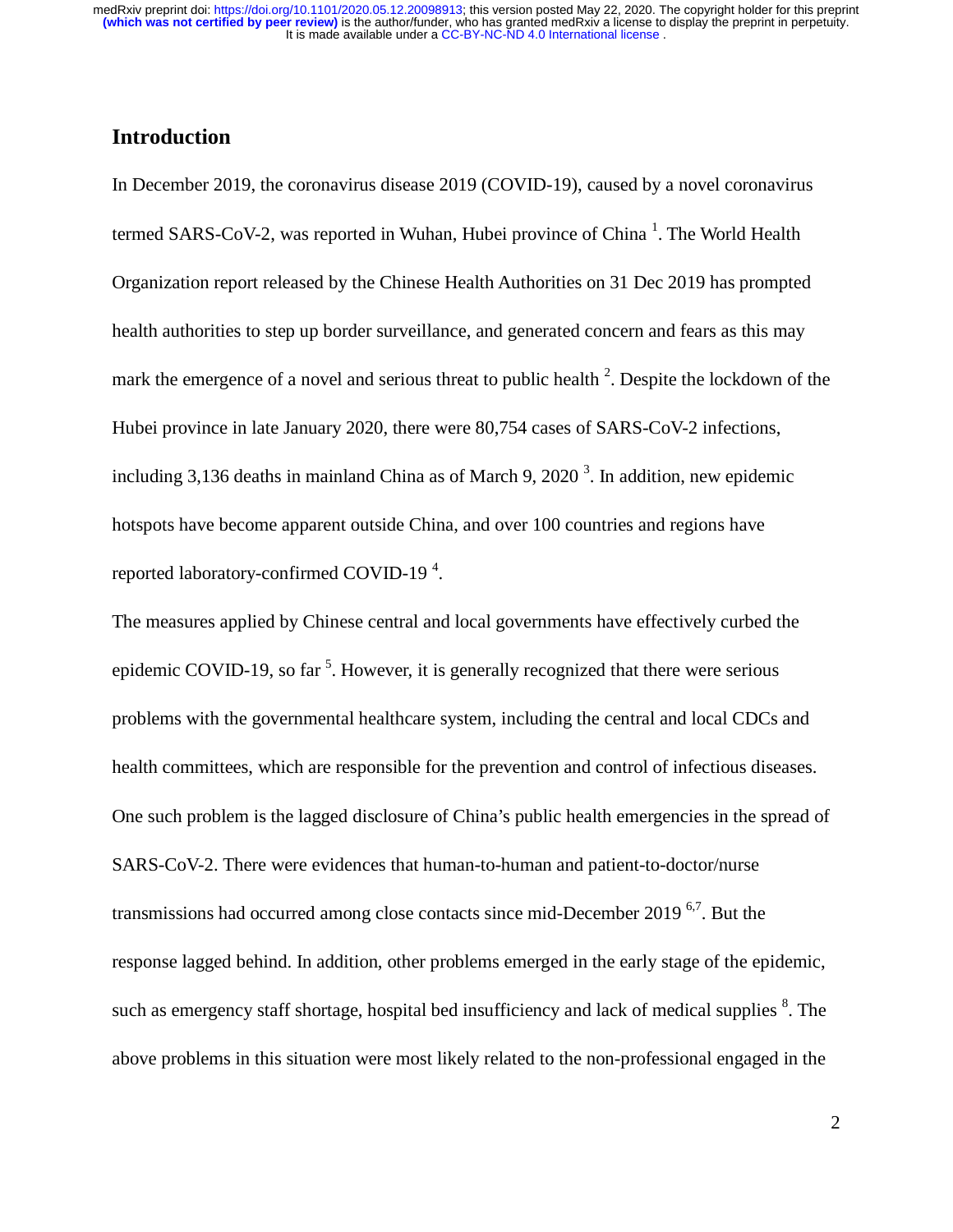professional<sup>9</sup>.

At present, government and public health authorities worldwide are taking urgent action, but we eventually need a long-term view of how to manage and prevent epidemic of infectious diseases. We report here the demographic characteristics of the directors of provincial and municipal health committees in China. Our interest is in the educational level and the medical education background of these officials.

# **Methods**

#### **Data collection**

We obtained the information of the directors of provincial and municipal health committees by visiting its official websites or public announcements before appointment. We collected information of gender, age and education background, and analyzed these information according to 1) Different geographic regions, including Southern, Eastern, Northern, Northeastern, Central, Northwestern and Southwestern China; 2) GDP *per capita* of each province in China in 2018 (data from the National Bureau of Statistics)  $^{10}$ . We classified four criteria according to the International Monetary Fund  $(MF)^{11}$ , including low, middle, upper middle and high levels.

#### **Statistical analysis**

Data was presented as mean  $\pm$  Standard Deviation (SD) or percentage (%). Spearman correlation analysis was used to assess the correlation. Data analyses were performed using IBM SPSS statistics software (Version 19.0, Armonk, New York). A *P* value of less than 0.05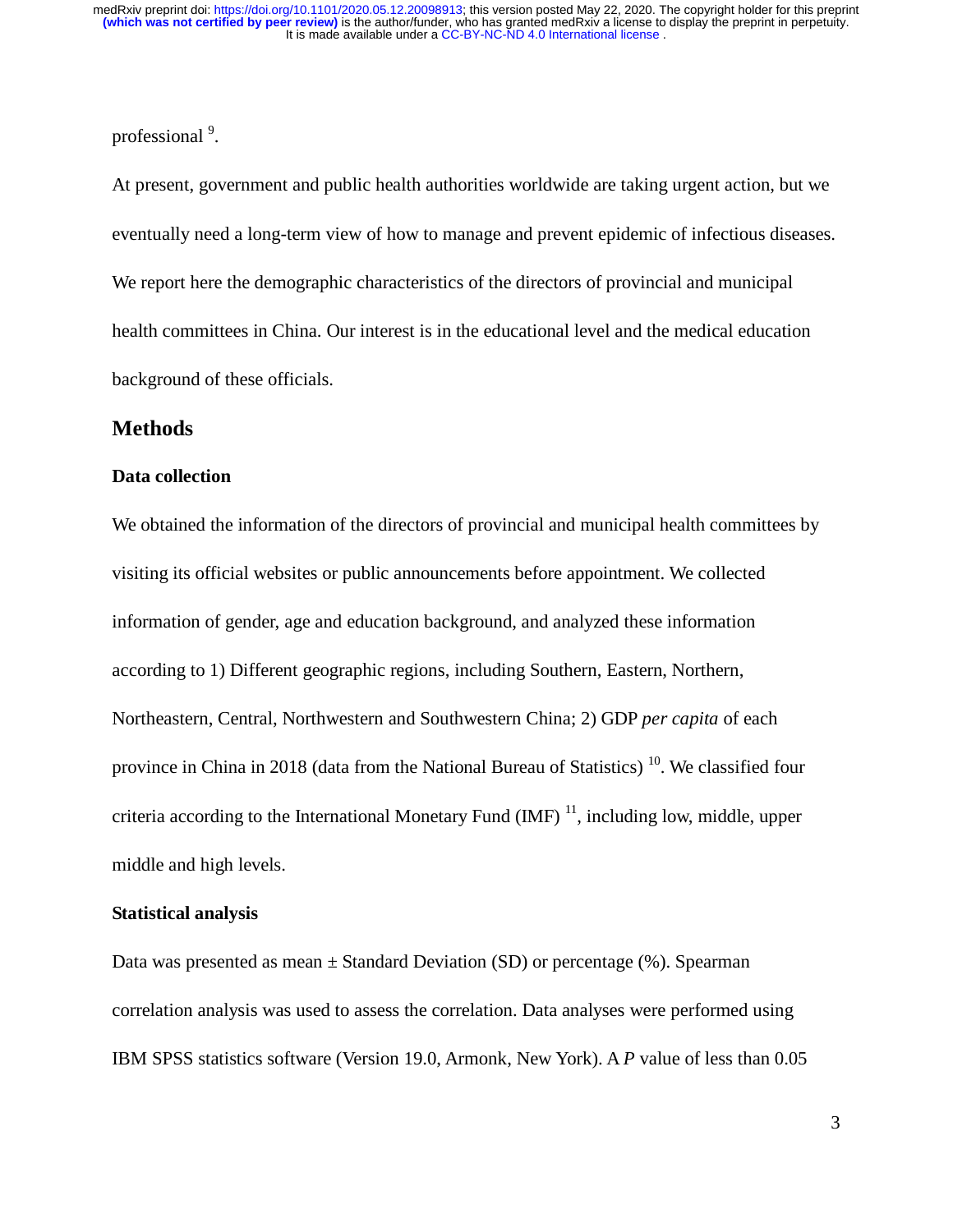was considered statistically significant.

#### **Results**

We collected the information of 395 directors of provincial and municipal health committees in 31 provinces, autonomous regions and direct-controlled municipalities. The mean age of the directors is 53.73±4.20 years old. The education information of 277 directors was available (disclosure rate, 63.39%, **Supplementary Table 1**). A further analysis showed that 134 of the 395 directors have the junior college (8, 2.89%) or undergraduate degrees (126, 45.49%). Moreover, 143 directors received graduate education, including 116 officials with master degree (41.88%) and 27 officials with doctoral degree (9.75%). However, it is surprising that only 113 of the 277 directors (40.79%) have an education background of medicine.

We then divided the 31 provinces, autonomous regions and direct-controlled municipalities into seven geographical divisions, which has been widely used for the analysis of economic and developmental status in Chinese study. We performed statistical analysis on the data of all the directors (**Table 1**). The mean ages of directors in the seven geographic regions were comparable (range, 51.76 to 55.22) (**Figure 1a**), indicating that there is no apparent difference regarding the policy on official appointment in the health committees all over China. For the information disclosure rate, it was 78.57% (Southern China), 71.72% (Eastern China), 65.75% (Northern China), 64.10% (Northeastern China), 63.04% (Central China), 61.11% (Northwestern China) and 45.24% (Southwestern China) (**Figure 1b**), respectively. Interestingly, as the information disclosure rate was increased, the percentage of junior college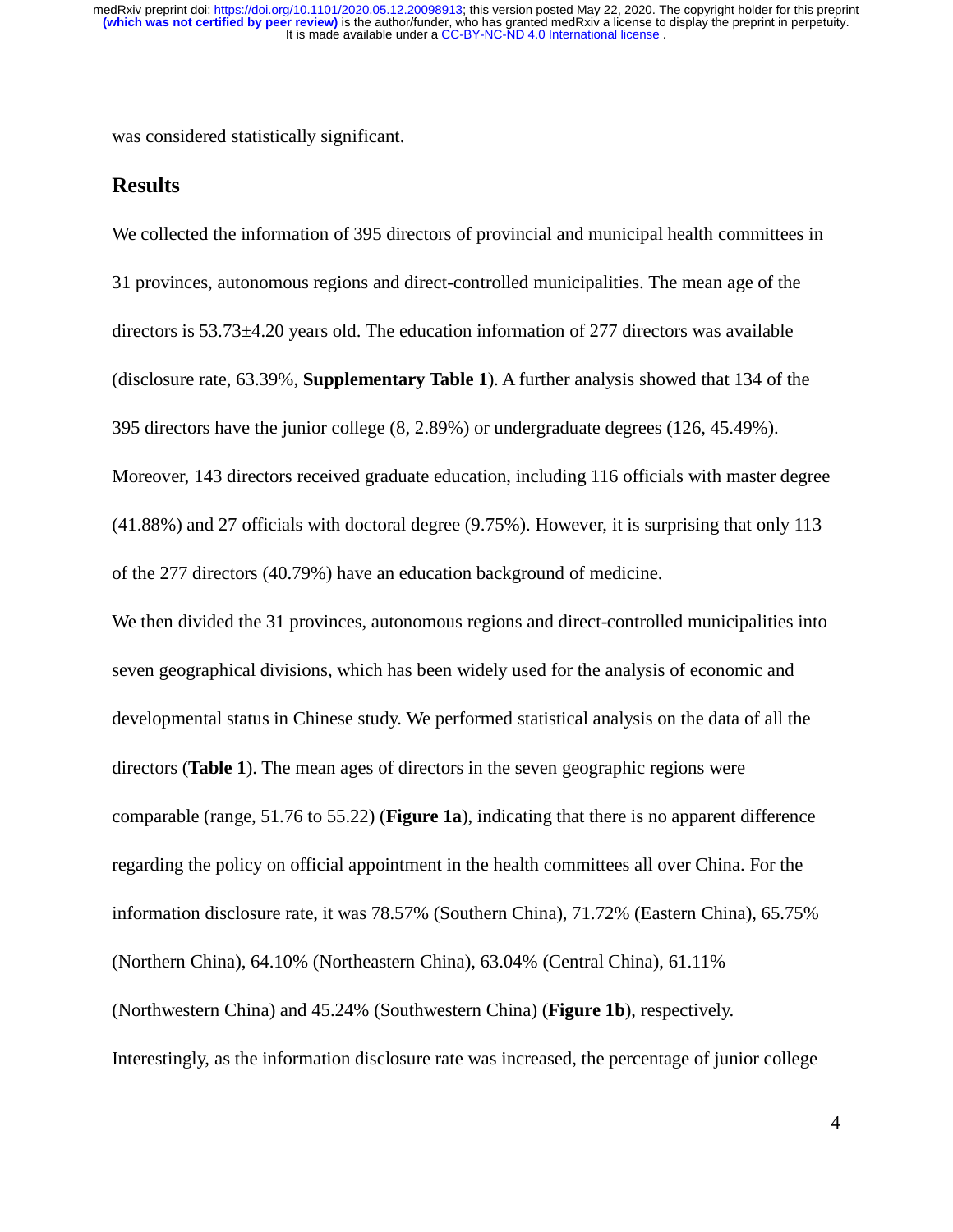and undergraduate degree holders was decreased (Spearman's correlation coefficient = -0.81, *P*  $= 0.02$ ), whereas the percentage of graduate degree holders was increased (Spearman's correlation coefficient  $0.81$ ,  $P = 0.02$ ) (**Figure 1c** and **Supplementary Figure 1a**). Interestingly, in terms of the background of medical education, the percentage of the directors with a medical education background was significantly increased as the information disclosure rate was elevated (Spearman's correlation coefficient 0.71, *P* = 0.047) (**Figure 1d** and **Supplementary Figure 1b).** 

Next, we divided the 31 provinces, autonomous regions and direct-controlled municipalities into four categories (low, middle, upper middle and high) according to GDP (Gross Domestic Product) *per capita* (**Table 2**). The mean ages of the directors of health committees among the four levels were still comparable (range, 53.14 to 54.21) (**Figure 2a**). The mean information disclosure rate of the directors in the high levels of GDP *per capita* is 85.29%, which is far more than that in the low (63.83%), middle (58.45%) and upper middle (69.77%) (**Figure 2b**). Furthermore, the data show that, as the GDP *per capita* was increased, the percentage of junior college and undergraduate degree holders was decreased (Spearman's correlation coefficient  $= 1$ ,  $P < 0.01$ ), while the percentage of graduate degree holders was significantly increased (Spearman's correlation coefficient = -1, *P* < 0.01) (**Figure 2c** and **Supplementary Figure 2**). Finally, the data demonstrate that the percentages of official with a background of medical education were 28.89%, 40.63%, 33.33% and 86.21% for the categories of low, middle, upper middle and high GDP *per capita* (**Figure 2d**), respectively.

5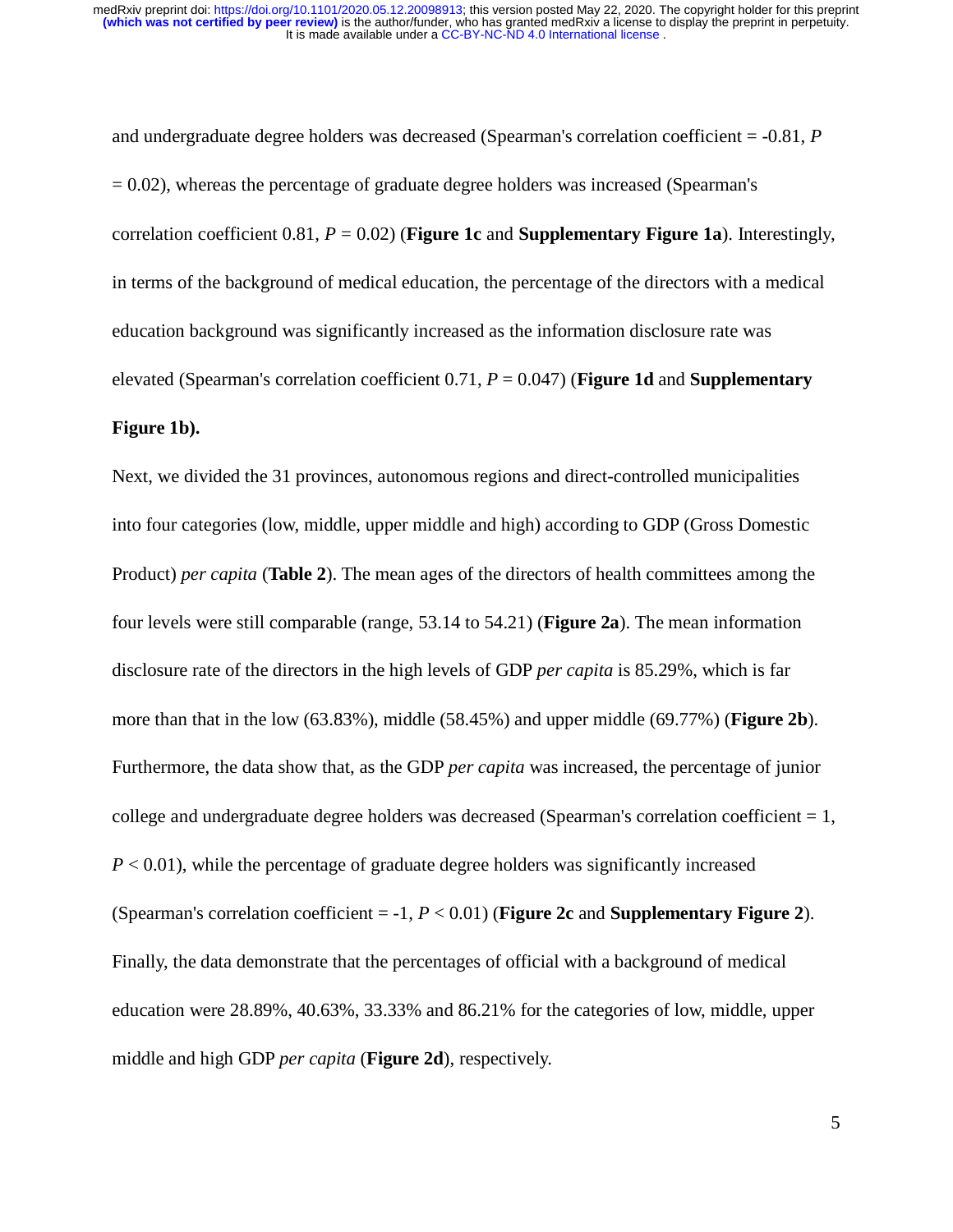# **Discussion**

Here we analyzed the demographic characteristic and the background of medical education of the directors of provincial and municipal health committees across China. We found that the percentage of directors who have had the medical education increases slightly as GDP *per capita* increases, but the overall percentage is low. The level of medical education background is positively correlated to the rate of information disclosure. Since the information of many provincial and municipal directors is not disclosed, the percentage of directors with a medical education background could be even lower than that we reported here.

# **The shortage of talent in the public health system in China**

We noticed that the average age of directors of provincial and municipal health committees is about 53 years old. This suggests that age is a critical parameter for officials in the local governments in China. It is therefore necessary to elaborate the societal background in China so that one can understand the reasons of the low rate of medical education background. Historically, there was lack of public health service in China. Until 1953, health and epidemic prevention stations were built nationwide following the model of the Soviet Union  $12$ . However, the training of healthcare professionals severely stagnated from 1966 through 1976. It was only after 1978, the training of healthcare professional entered a recovery period. As of 1990, there were 6.13 million healthcare workers nationwide, including 390,000 technicians <sup>13</sup>. By the end of 2018, there were a total of 12.3 million healthcare workers nationwide, of which 9.5 million were technicians <sup>13</sup>. It should be noted that, both in the past and at present, the major healthcare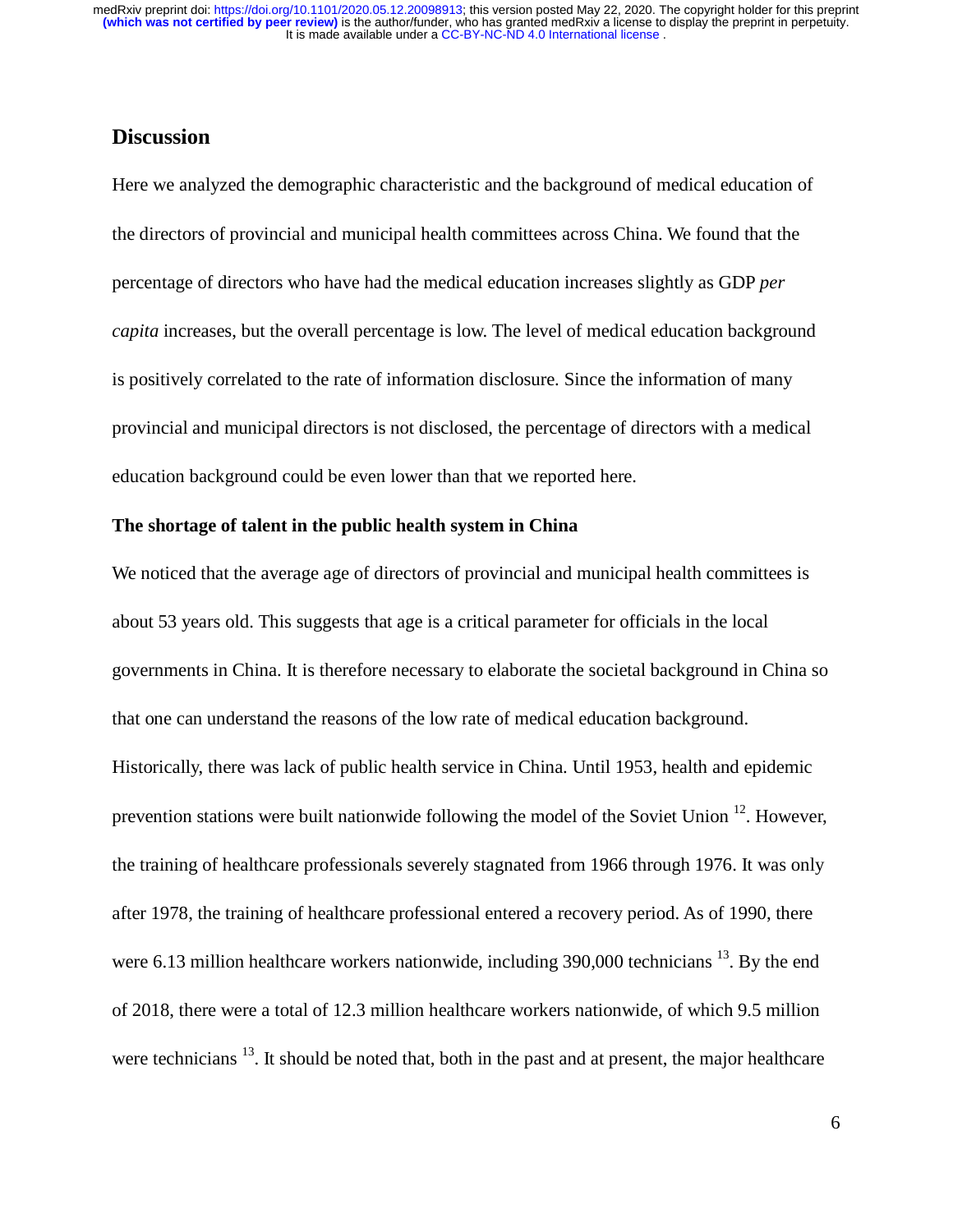providers - municipal and county hospitals as well as primary healthcare institutions, are in shortage of medical workers. Importantly, hospital workers are significantly well-paid than those in the public health services. Therefore, no matter what the degrees they have, people prefer to work in a hospital compared to the CDC. This is an important reason for the lack of human resources in China's public health services. From 2009 through 2017, the numbers of healthcare personnel in hospitals and primary health care institutions nationwide were increased by 76.3% and 21.4%, respectively. In terms of health technician, both numbers were increased by 80.8% and 36.7%, respectively. In sharp contrast, the number of staff in public health institutions was decreased by 3.0% and 4.1%, respectively  $^{13}$ . Collectively, the number of healthcare personnel in China is in shortage. The situation in the public health service is even worse.

#### **A massive brain drain in the public health system**

In addition, the drain of talents in the public health system is another important reason leading to the weak medical education background structure of the current leadership team of the health committee 14.

In fact, the long-formed ideology of emphasizing treatment over prevention is hard to be cast off overnight, which leads to low salary, low social status and lack of social recognition of public health personnel. This could be caused by the following two factors: 1) the medical and healthcare services were in an urgent need to be rebuild, 2) healthcare personnel were in the extreme shortage, for a long time after the founding of the PRC. Although public health reforms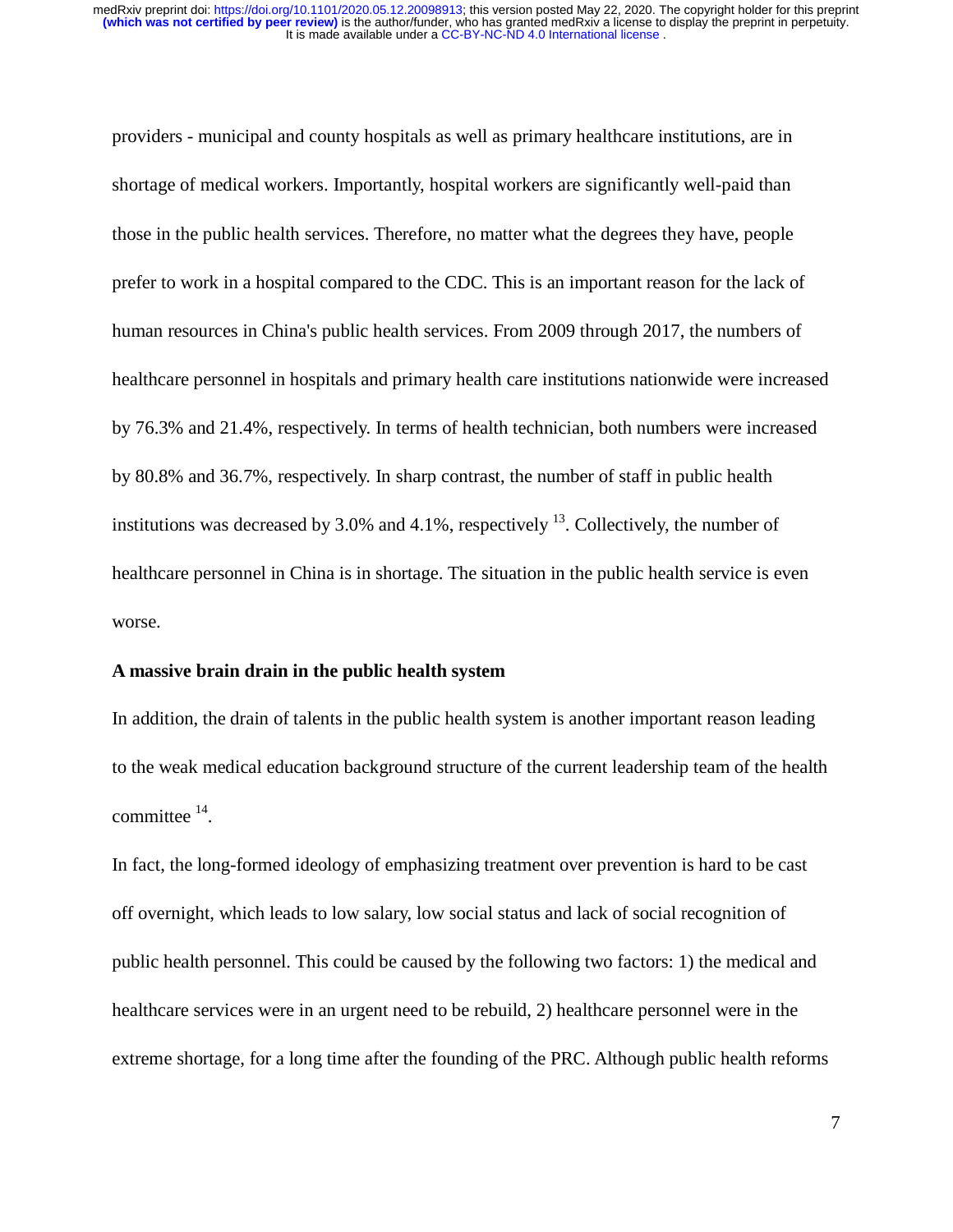initiated during the later stage of SARS have brought public health professional to enter community health services, primary care workers are often employed in different sectors of the system which do not necessarily focus on public health service. Besides, after 2009, China started to deepen the reform of the healthcare system, but the re-construction of the public health system is still lagging behind, even being marginalized in certain circumstances. More importantly, the promotion of performance-based pay reforming in the CDC system eventually developed into a new round of cauldron rice, which severely attenuated the enthusiasm of public health personnel. In the meantime, compared with the rapid development of medical and health services, public health talents with the same medical background have a huge psychological gap  $^{12}$ . Together, all of the above reasons may result in the drain of the professionals and influx of the non-professionals.

#### **The promotional advantage of the personnel majored in management**

As a crucial hub for public health policy formulation and disease prevention and control, the main responsibilities of the health committees are multi-faceted, such as formulating healthcare policy, coordinating and advancing the reform of the healthcare system and health emergency response. Besides, the work of health committee covers multidisciplinary fields, such as epidemiology, health economics, public policy, health policy and management. Therefore, there are two core professional competence elements for the post: abilities for management and the knowledge of medicine.

Management ability and medical education background of the director of health committee are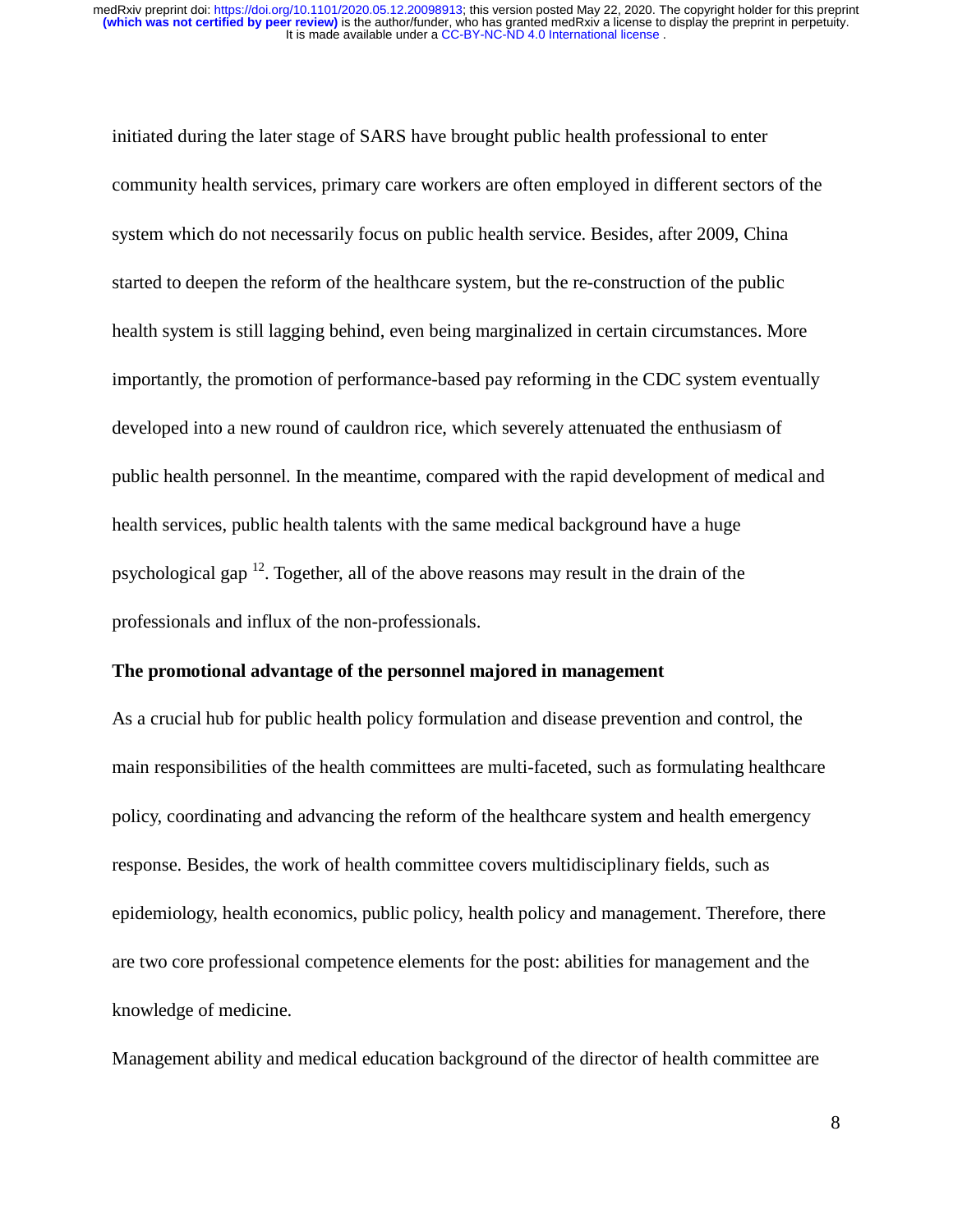complementary to each other. However, in actual practice, due to the public welfare and the specificity of disease prevention, the powerful of management and coordination capabilities often bring more intuitive benefits, which rewards potential promotion advantages to management talents. At the same time, directors without medical education background could temporarily overcome the lack of professional knowledge through continuous learning or the help of think tanks.

However, once public health emergencies (such as the outbreak of COVID-19) occur, the shortcomings of lacking medical education background will be explicitly exposed. Infectious diseases are apparently different from common diseases. The core strategy for prevention and management of infectious disease is to control the source of infection, cut off the transmission route, and protect vulnerable populations. Overlook or even delays may cause the outbreak of infectious disease. Therefore, as the key personnel of infectious disease prevention and control programs, the head of the health committee needs to assess the information in an efficient and accurate way in order to develop the correct strategies, and efficiently deploy these strategies. These decisions greatly rely on the knowledge of medicine and public health.

### **Conclusion**

Apparently, there is a lack of medical knowledge for the directors of health committee in China, which may hamper the administrative efficiency. This is an important issue considering the outbreak of COVID-19. Meanwhile, we also call for all nations to pay attention on the construction of public health personnel for improving administrative efficiency and increase the

9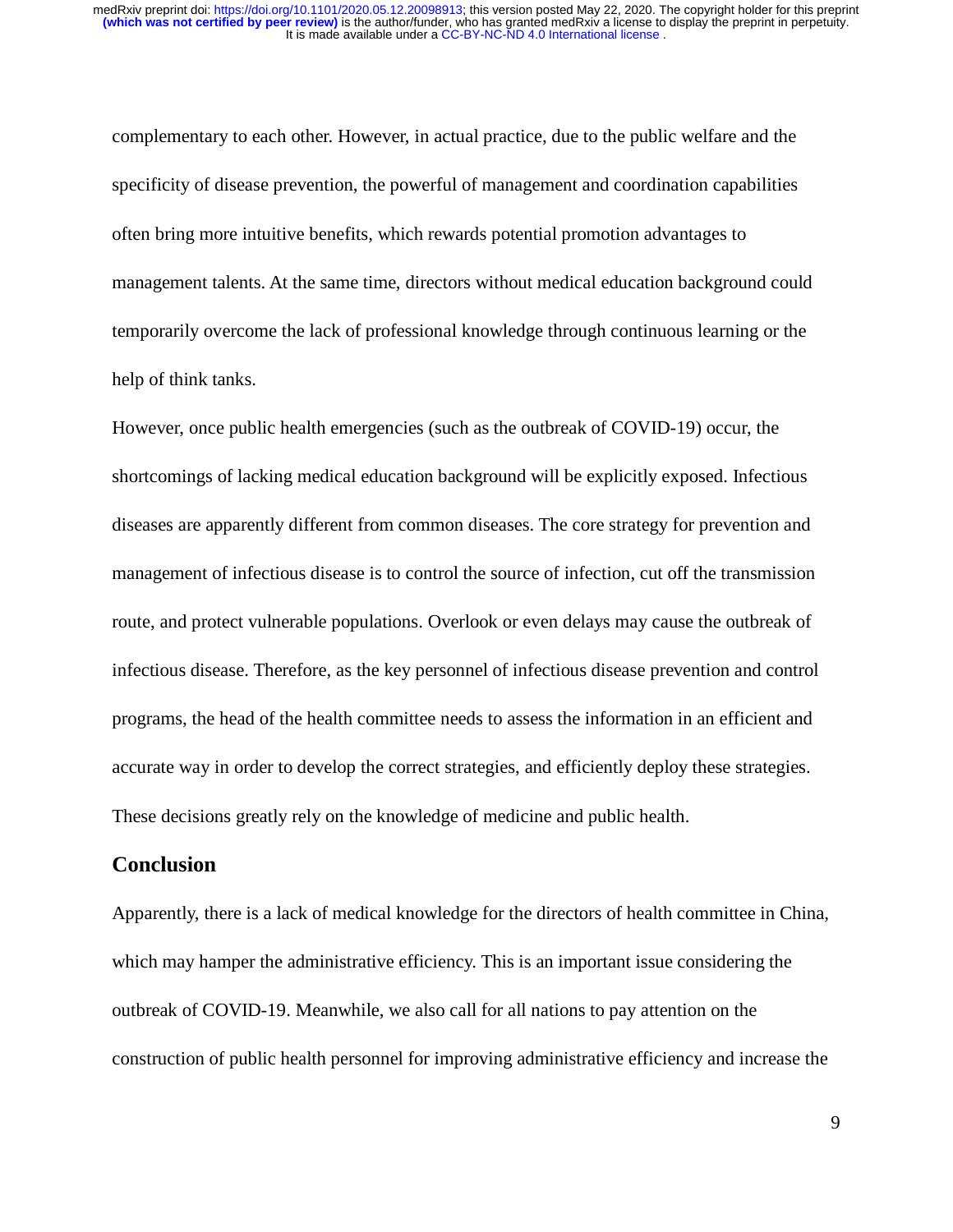government's credibility.

#### **Acknowledgements**

The authors wish to salute the healthcare and public health workers who are fighting against the COVID-19 on the frontlines. We thank the Zhang lab members for their thoughtful discussions. This study was supported by the National Natural Science Foundation of China (91539125, 81573146) and the Junior Thousand Talents Program of China.

#### **Author contributions**

F.Z., K.Y., Y.W. and J.L. collected and analyzed the data. F.Z. and K.Y. drafted the manuscript.

G.Z. conceived the study and edited the manuscript. All authors commented on the manuscript.

#### **References**

- 1. Hui DS, E IA, Madani TA, et al. The continuing 2019-nCoV epidemic threat of novel coronaviruses to global health - The latest 2019 novel coronavirus outbreak in Wuhan, China. *Int J Infect Dis.* 2020;91:264-266.
- 2. World Health Organization. Pneumonia of unknown origin China. 2020; https://www.who.int/csr/don/05-january-2020-pneumonia-of-unkown-cause-china/en/.
- 3. National Health Commission of the People's Republic of China. 'Definition of suspected cases of unexplained pneumonia', the National Health Commission of the People's Republic of China. 2020; http://www.nhc.gov.cn/.
- 4. World Health Organization. Coronavirus disease 2019 (COVID-19) Situation report 49.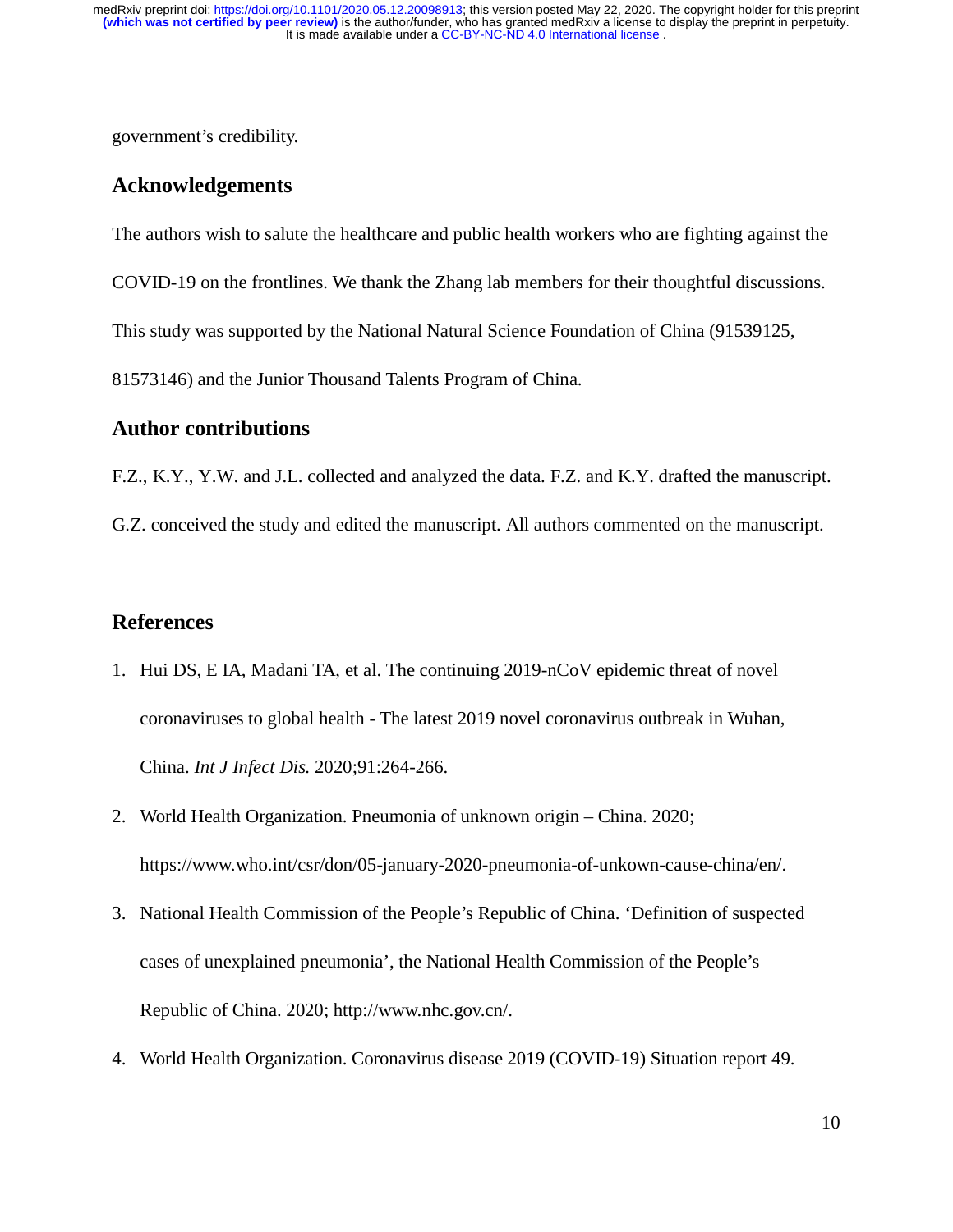2020; https://www.who.int/emergencies/diseases/novel-coronavirus-2019/situation-reports/.

- 5. Chinazzi M, Davis JT, Ajelli M, et al. The effect of travel restrictions on the spread of the 2019 novel coronavirus (COVID-19) outbreak. *Science.* 2020.
- 6. Li Q, Guan X, Wu P, et al. Early Transmission Dynamics in Wuhan, China, of Novel Coronavirus-Infected Pneumonia. *N Engl J Med.* 2020.
- 7. Wang D, Hu B, Hu C, et al. Clinical Characteristics of 138 Hospitalized Patients With 2019 Novel Coronavirus-Infected Pneumonia in Wuhan, China. *JAMA.* 2020.
- 8. Wang X, Zhang X, He J. Challenges to the system of reserve medical supplies for public health emergencies: reflections on the outbreak of the severe acute respiratory syndrome coronavirus 2 (SARS-CoV-2) epidemic in China. *Biosci Trends.* 2020.
- 9. Peng D. Expert Group of Chinese Preventive Medicine Association: "The turning point is not the darkness before dawn, it is only equivalent to 12 o'clock in the night". *China News Weekly*2020.
- 10. National Health Commission of the People's Republic of China. All provinces *per capita* GDP of China. 2019; http://data.stats.gov.cn/adv.htm?m=advquery&cn=E0103.
- 11. International Monetary Fund. World Economic Outlook Database(2019 April). 2019; https://www.imf.org/external/pubs/ft/weo/2019/01/weodata/index.aspx.
- 12. Cheng J. Thoughts and Suggestions on the Modernization of China's Disease Prevention and Control System. *Chinese Journal of Preventive Medicine.* 2020;54(2):1-5.
- 13. National Bureau of Statistics. China Statistical Yearbook. 2019;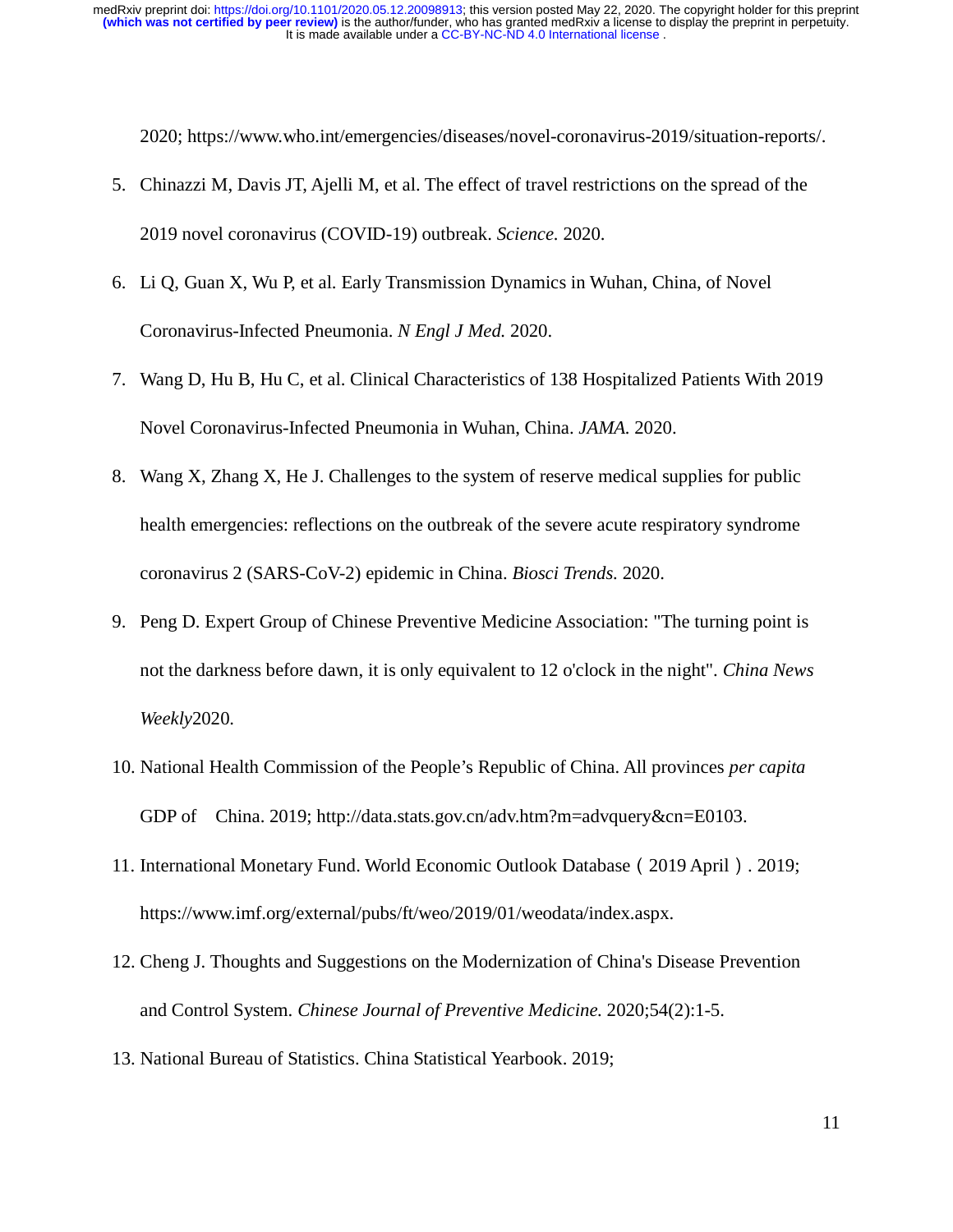http://www.stats.gov.cn/tjsj/ndsj/2019/indexch.htm.

14. Ren T, Lyu Y, Yu C, Li L. Reflections on public health education and talent team

construction in post-epidemic era in China. *Chinese Journal of Preventive Medicine.* 

2020;54.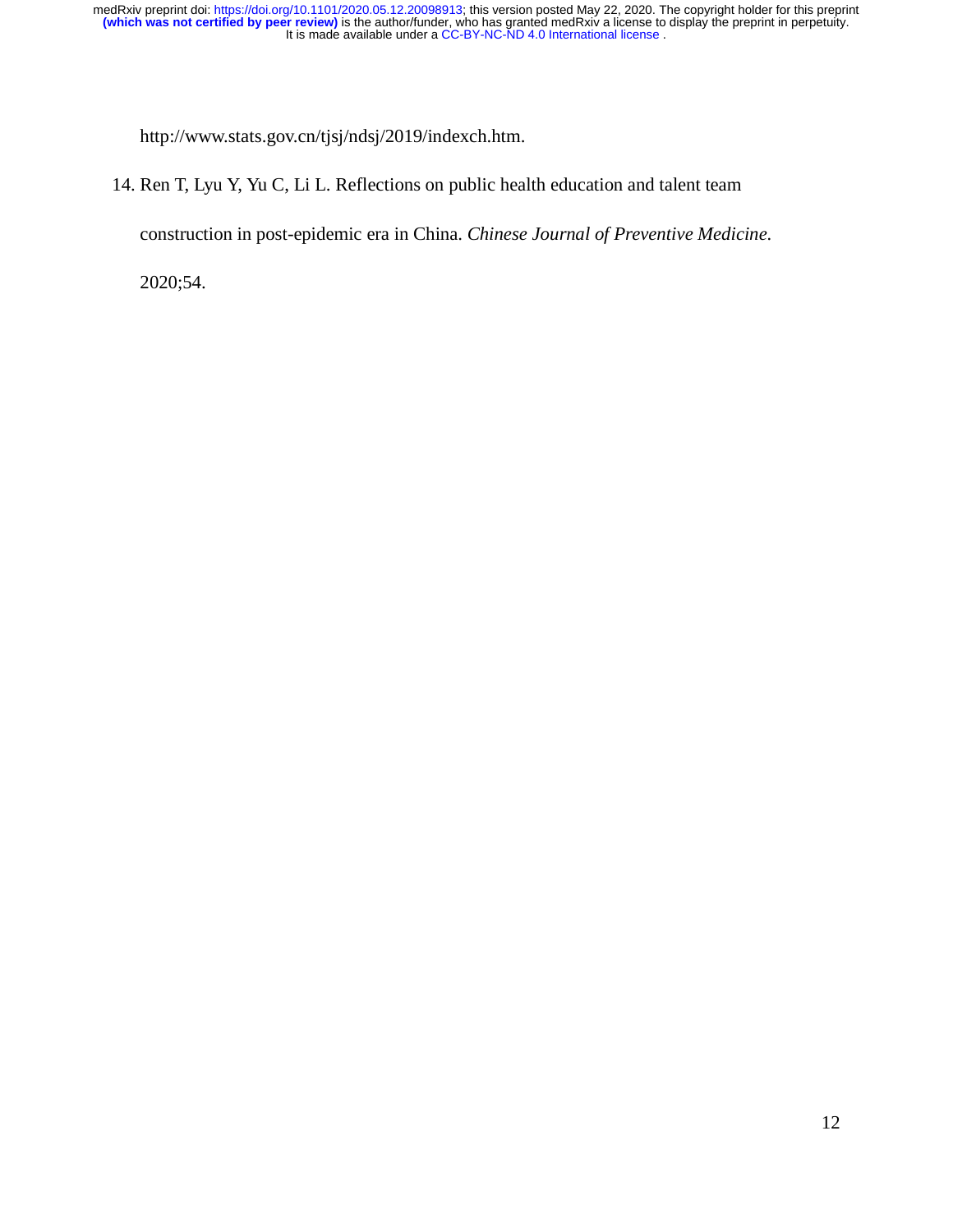| <b>Regions</b> | $\mathbf n$ | Age          |                |                 | <b>Educational background</b><br>no. (%) | <b>Medical education</b><br>no. (%) | <b>Information</b><br>disclosure |                    |        |
|----------------|-------------|--------------|----------------|-----------------|------------------------------------------|-------------------------------------|----------------------------------|--------------------|--------|
|                |             | mean(SD)     | College        | <b>Bachelor</b> | <b>Master</b>                            | <b>Doctor</b>                       | <b>Medical</b>                   | <b>Non-medical</b> | $(\%)$ |
| South          | 33          | 51.76 (4.71) | $\overline{0}$ | 10(30.30)       | 19 (57.58)                               | 4(12.12)                            | 15(45.45)                        | 18 (54.55)         | 78.57  |
| East           | 71          | 53.87 (3.80) | 2(2.82)        | 33 (46.48)      | 30(42.25)                                | 6(8.45)                             | 28 (39.44)                       | 43 (60.56)         | 71.72  |
| North          | 48          | 54.98 (4.20) | $\overline{0}$ | 23 (47.91)      | 20(41.67)                                | 5(10.42)                            | 28 (58.33)                       | 20(41.67)          | 65.75  |
| Northeast      | 25          | 55.22 (3.25) | 1(4.00)        | 10(40.00)       | 11(44.00)                                | 3(12.00)                            | 16(64.00)                        | 9(36.00)           | 64.10  |
| Central        | 29          | 53.48 (5.45) | 4(13.79)       | 12 (41.38)      | 8 (27.59)                                | 5(17.24)                            | 9(31.03)                         | 20(68.97)          | 63.04  |
| Northwest      | 33          | 53.73 (3.77) | 1(3.03)        | 16(48.48)       | 14 (42.42)                               | 2(6.06)                             | 8 (24.24)                        | 25(75.76)          | 61.11  |
| Southwest      | 38          | 52.82 (3.62) | $\Omega$       | 22 (57.89)      | 14 (36.84)                               | 2(5.26)                             | 9(23.68)                         | 29 (76.32)         | 45.24  |
| Total          | 277         | 53.73 (4.20) | 8(2.89)        | 126 (45.48)     | 116 (41.88)                              | 27(9.75)                            | 113 (40.79)                      | 164(59.21)         | 63.39  |

|  |  |  | Table 1. The medical educational level according to geographical region |  |
|--|--|--|-------------------------------------------------------------------------|--|
|  |  |  |                                                                         |  |
|  |  |  |                                                                         |  |
|  |  |  |                                                                         |  |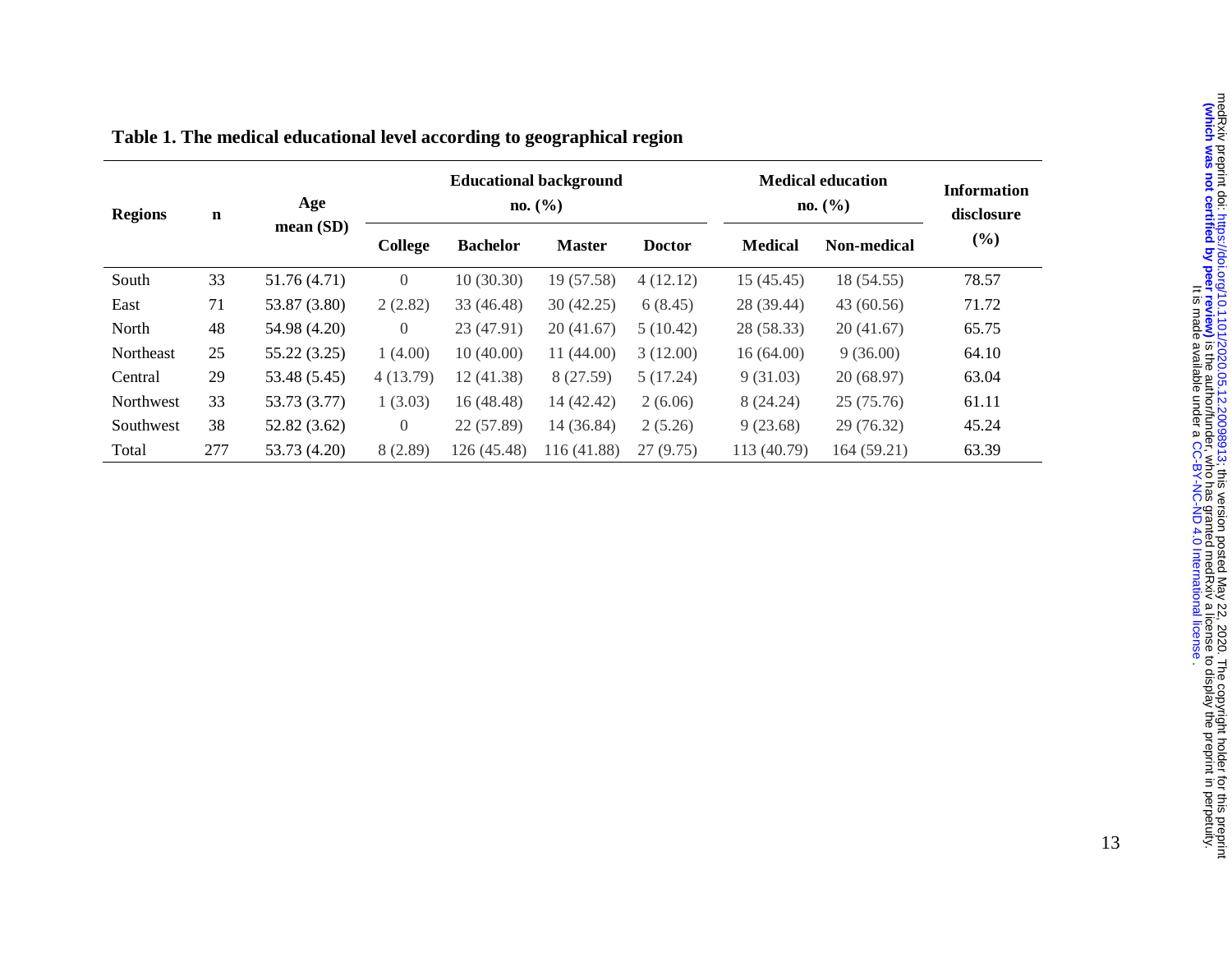

#### **Figure 1. Analysis of the information of medical education according to geographical**

**region**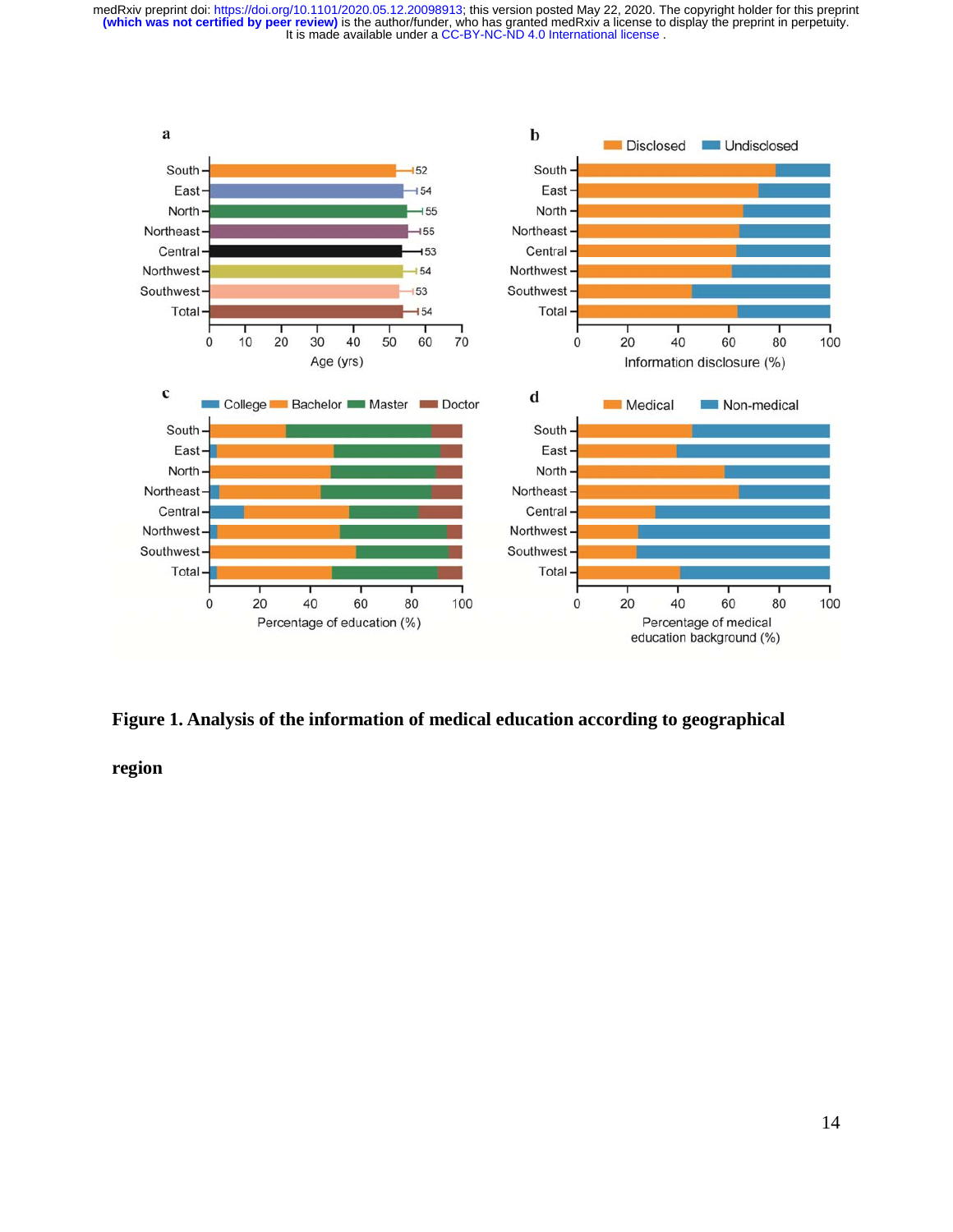| <b>GDP</b><br>per | $\mathbf n$ | Age          |          |                 | <b>Educational background</b><br>no. (%) |               | <b>Medical education</b><br>no. (%) | Information<br>disclosure |        |
|-------------------|-------------|--------------|----------|-----------------|------------------------------------------|---------------|-------------------------------------|---------------------------|--------|
| capita            |             | mean(SD)     | College  | <b>Bachelor</b> | <b>Master</b>                            | <b>Doctor</b> | <b>Medical</b>                      | <b>Non-medical</b>        | $(\%)$ |
| High              | 29          | 53.14 (5.02) | $\theta$ | 12 (41.38)      | 12(41.38)                                | 5(17.24)      | 25(86.21)                           | 4(13.79)                  | 85.29  |
| Upper<br>middle   | 30          | 54.21 (4.22) | 1(3.33)  | 13 (43.33)      | 13(43.33)                                | 3(10.00)      | 10(33.33)                           | 20(66.67)                 | 69.77  |
| Middle            | 128         | 54.01 (4.23) | 5(3.91)  | 57 (44.53)      | 50 (39.06)                               | 16(12.50)     | 52(40.63)                           | 76 (59.38)                | 58.45  |
| Low               | 90          | 53.35 (3.70) | 2(2.22)  | 44 (48.89)      | 41 (45.56)                               | 3(3.33)       | 26(28.89)                           | 64(71.11)                 | 63.83  |
| Total             | 277         | 53.73 (4.20) | 8(2.89)  | 126(45.48)      | 116 (41.88)                              | 27(9.75)      | 113 (40.79)                         | 164(59.21)                | 63.39  |

| Table 2. The medical educational level according to GDP per capita |  |  |
|--------------------------------------------------------------------|--|--|
|--------------------------------------------------------------------|--|--|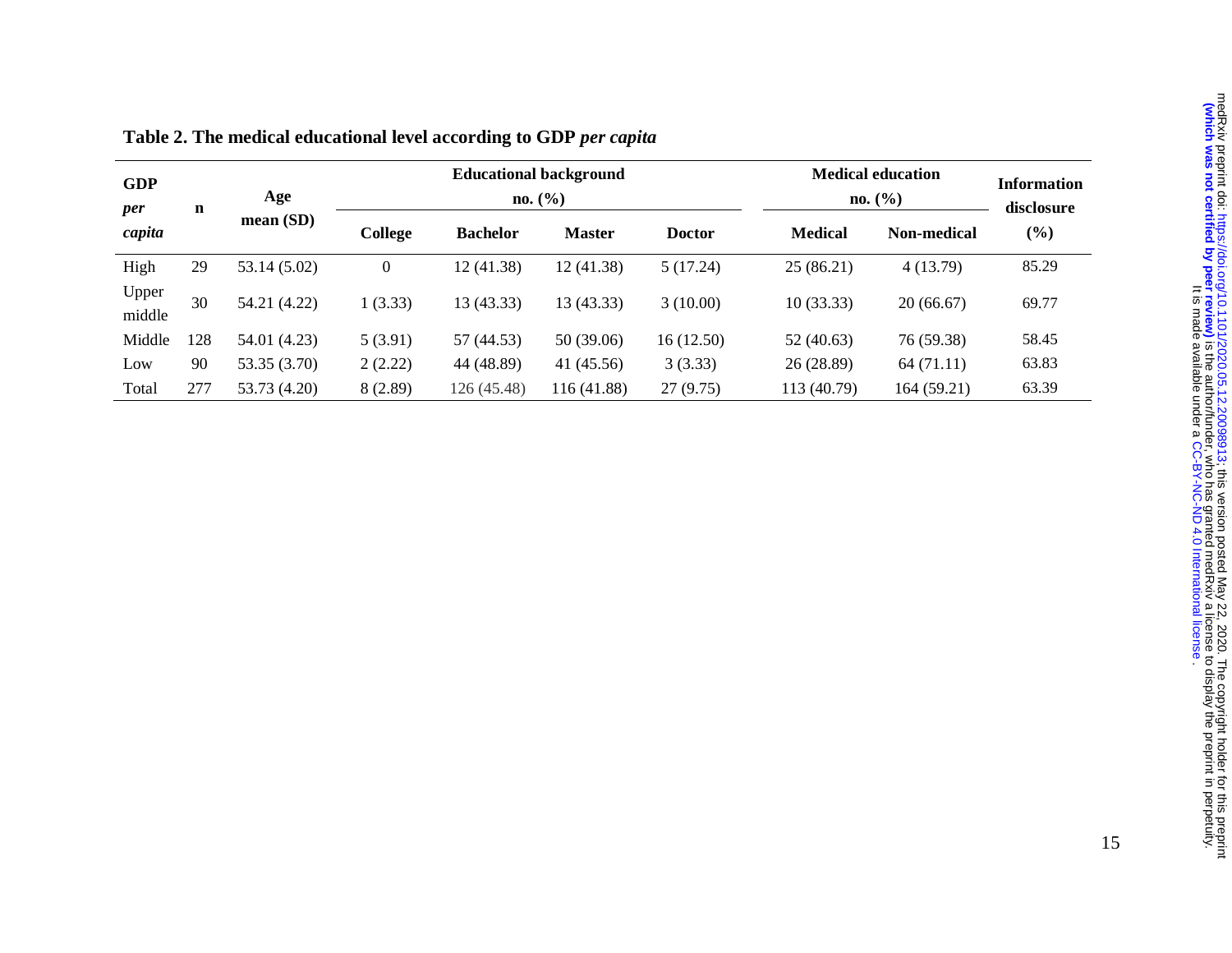

#### **Figure 2. Analysis of the background of medical education according to the GDP** *per*

*capita*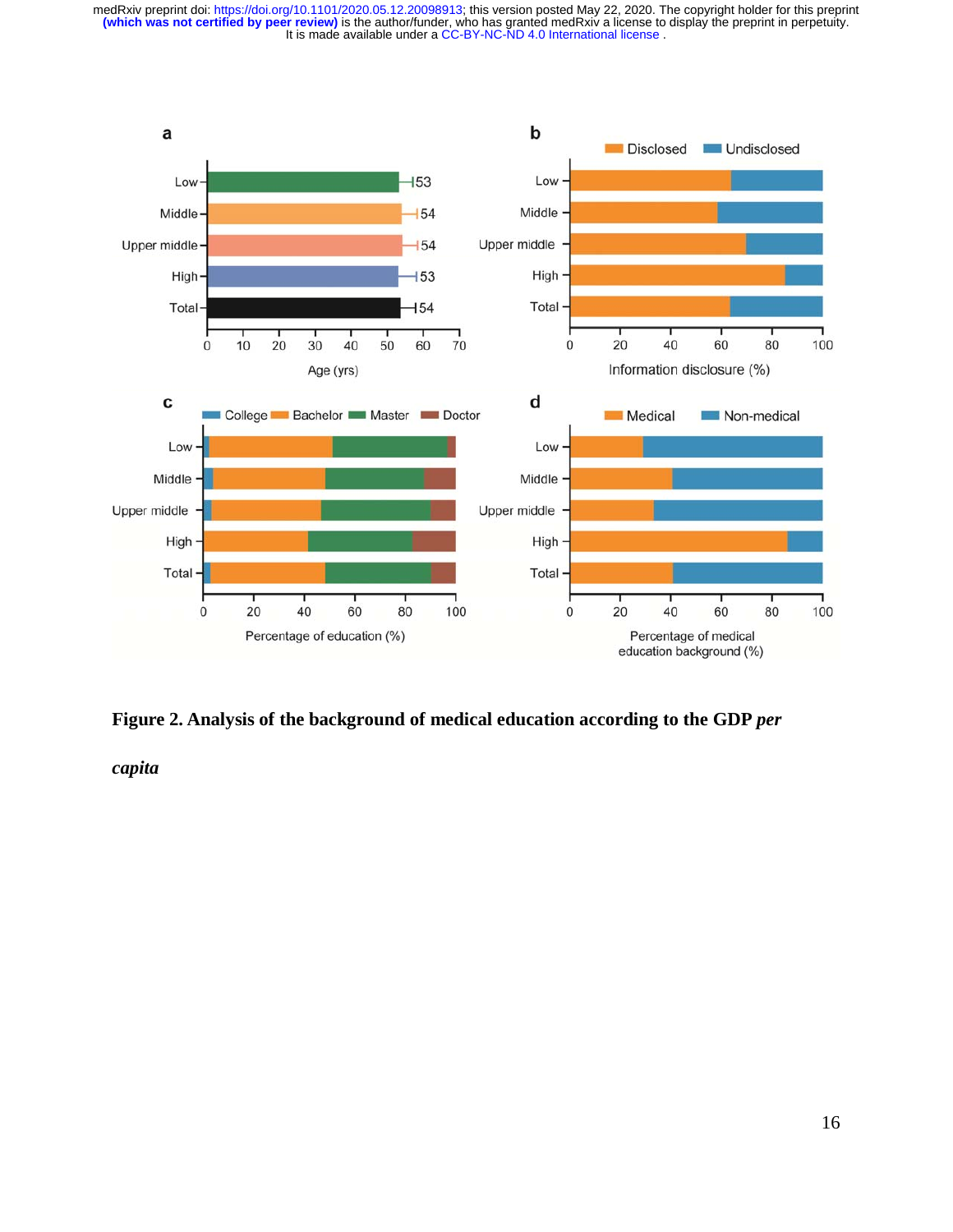# **Supplementary information**

|                 |                  |              |                  | <b>Educational level</b> |                  | <b>Medical education</b> | <b>Information</b><br>disclosure |               |        |
|-----------------|------------------|--------------|------------------|--------------------------|------------------|--------------------------|----------------------------------|---------------|--------|
| <b>Province</b> | <b>Disclosed</b> | Age          |                  | no. (%)                  |                  | no. (%)                  |                                  |               |        |
|                 | (n)              | mean (SD)    | <b>College</b>   | <b>Bachelor</b>          | <b>Master</b>    | <b>Doctor</b>            | <b>Medical</b>                   | Non-medical   | (%)    |
| Zhejiang        | 12               | 52.17 (4.20) | $\overline{0}$   | 4 (33.33%)               | 8(66.67%)        | $\boldsymbol{0}$         | $1(8.33\%)$                      | 11 (91.67%)   | 100.00 |
| Guangdong       | 14               | 52.69 (5.42) | $\boldsymbol{0}$ | $5(50.00\%)$             | 6(42.86%)        | 3(21.43%)                | 9(64.29%)                        | 5(35.71%)     | 63.64  |
| Fujian          | 8                | 55.13 (3.68) | $\boldsymbol{0}$ | $5(62.50\%)$             | 3(37.50%)        | $\overline{0}$           | $2(25.00\%)$                     | $6(75.00\%)$  | 80.00  |
| Shanghai        | 12               | 52.75 (5.66) | $\boldsymbol{0}$ | $6(50.00\%)$             | 4 (33.33%)       | 2(16.67%)                | 12 (100.00%)                     | $\mathbf{0}$  | 70.59  |
| Yunnan          | 10               | 52.67 (3.16) | $\boldsymbol{0}$ | 8 (80.00%)               | $2(20.00\%)$     | $\boldsymbol{0}$         | $1(10.00\%)$                     | $9(90.00\%)$  | 58.82  |
| Guangxi         | 15               | 51.40 (3.68) | $\boldsymbol{0}$ | $3(20.00\%)$             | 11 (73.33%)      | 1(6.67%)                 | 4(26.67%)                        | 11 (73.33%)   | 100.00 |
| Sichuan         | 17               | 53.69 (3.26) | $\boldsymbol{0}$ | 7(41.18%)                | 8 (47.06%)       | 2(11.76%)                | $5(29.41\%)$                     | 12 (70.59%)   | 77.27  |
| Shaanxi         | 6                | 56.14 (1.77) | $\boldsymbol{0}$ | $\boldsymbol{0}$         | 5(83.33%)        | 1(16.67%)                | 2(33.33%)                        | 4(66.67%)     | 54.55  |
| Hunan           | 12               | 53.44(6.21)  | $1(8.33\%)$      | 5(41.67%)                | 4 (33.33%)       | 2(16.67)                 | $3(25.00\%)$                     | $9(75.00\%)$  | 80.00  |
| Chongqing       | 3                | 57.00 (7.81) | $\boldsymbol{0}$ | 2(66.67%)                | 1(33.33%)        | $\overline{0}$           | $\boldsymbol{0}$                 | $3(100.00\%)$ | 11.11  |
| Hainan          | 4                | 50.75 (5.74) | $\mathbf{0}$     | $2(50.00\%)$             | $2(50.00\%)$     | $\overline{0}$           | $2(50.00\%)$                     | $2(50.00\%)$  | 80.00  |
| Jiangxi         | 9                | 55.13 (2.53) | $\boldsymbol{0}$ | 6(66.67%)                | 3 (33.33%)       | $\boldsymbol{0}$         | 3(33.33%)                        | 6(66.67%)     | 75.00  |
| Hubei           | 12               | 52.27 (5.98) | 2(16.67%)        | 4 (33.33%)               | 4 (33.33%)       | 2(16.67%)                | $3(25.00\%)$                     | $9(75.00\%)$  | 100.00 |
| Guizhou         | 8                | 50.50 (2.39) | $\boldsymbol{0}$ | $5(62.50\%)$             | 3(37.50%)        | $\overline{0}$           | 3(37.50%)                        | $5(62.50\%)$  | 80.00  |
| Qinghai         | 7                | 51.57 (4.93) | 1(14.29%)        | 5(71.43%)                | 1(14.29%)        | $\overline{0}$           | $\overline{0}$                   | $7(100.00\%)$ | 77.78  |
| Shandong        | 9                | 55.38 (1.30) | $\boldsymbol{0}$ | 4 (44.44%)               | 3 (33.33%)       | 2(22.22%)                | 3 (33.33%)                       | 6(66.67%)     | 52.94  |
| Jiangsu         | 10               | 55.11 (2.47) | $1(10.00\%)$     | $3(30.00\%)$             | $4(40.00\%)$     | $2(20.00\%)$             | $3(30.00\%)$                     | $7(70.00\%)$  | 71.43  |
| Henan           | 5                | 55.43 (3.26) | $1(20.00\%)$     | $3(60.00\%)$             | $\boldsymbol{0}$ | $1(20.00\%)$             | $3(60.00\%)$                     | $4(40.00\%)$  | 26.32  |
| Anhui           | 11               | 52.90 (3.14) | $1(9.09\%)$      | 5(45.45%)                | 5(45.45%)        | $\overline{0}$           | 4(36.36%)                        | $7(63.64\%)$  | 64.71  |
| Shanxi          | 5                | 54.50 (3.94) | $\mathbf{0}$     | $2(40.00\%)$             | $3(60.00\%)$     | 0.00                     | $2(40.00\%)$                     | $3(60.00\%)$  | 41.67  |
| Xinjiang        | $\overline{4}$   | 51.50(3.11)  | $\overline{0}$   | $4(100.00\%)$            | $\overline{0}$   | $\overline{0}$           | $\theta$                         | $4(100.00\%)$ | 30.77  |
| Tibet           | $\mathbf{0}$     |              |                  |                          |                  |                          |                                  |               | 0.00   |

**Supplementary Table 1. Demographic characteristics of the directors of health committees** 

17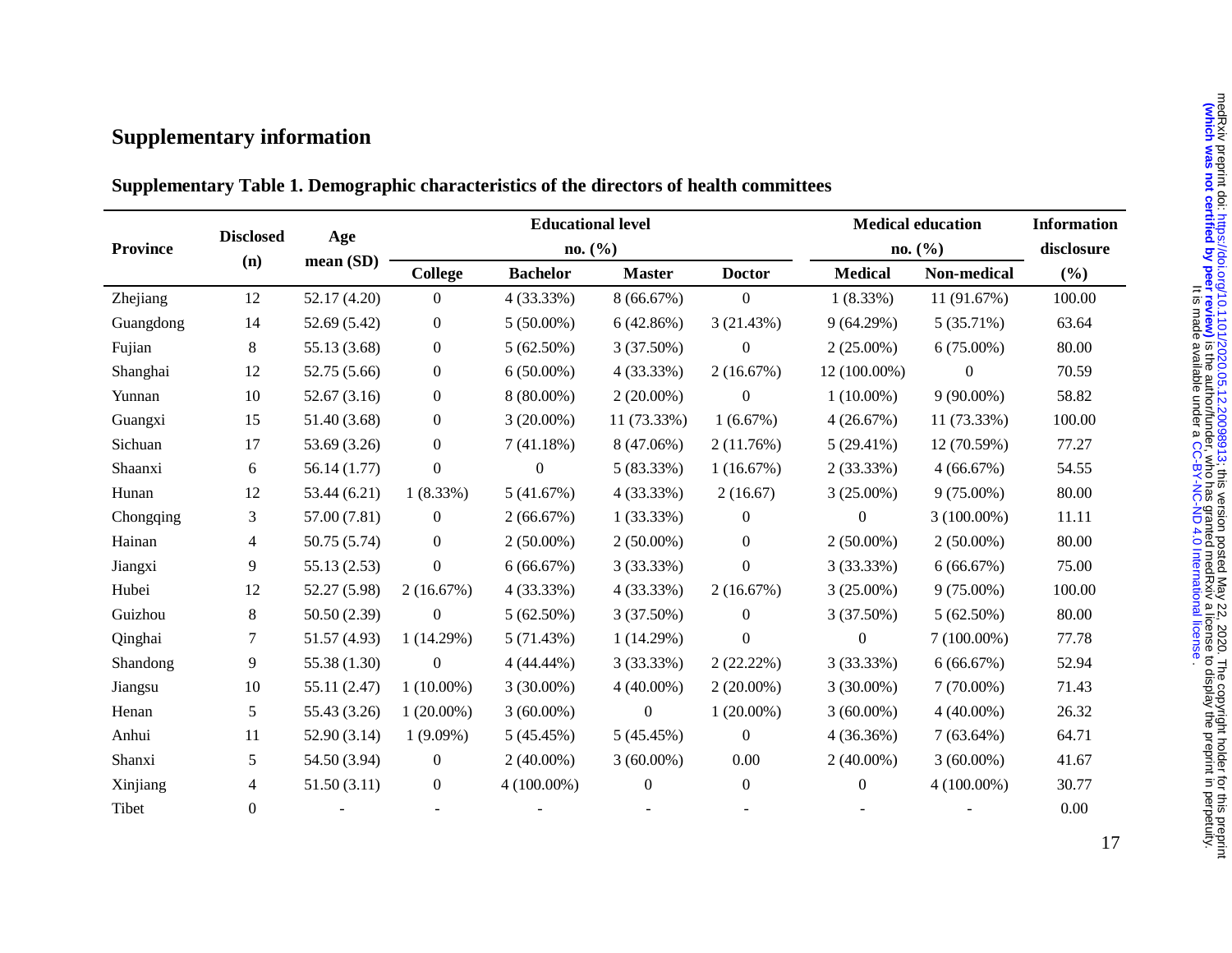| Liaoning       | 13  | 55.09 (3.02) | 1(7.69%)         | 4(30.77%)    | 6(46.15%)    | 2(15.38%)      | $10(76.92\%)$ | $3(23.08\%)$ | 86.67  |
|----------------|-----|--------------|------------------|--------------|--------------|----------------|---------------|--------------|--------|
| Heilongjiang   | 6   | 54.67 (4.32) | $\boldsymbol{0}$ | $2(33.33\%)$ | 4(66.67%)    | $\overline{0}$ | $3(50.00\%)$  | $3(50.00\%)$ | 42.86  |
| Jilin          | 6   | 56.00 (2.90) | $\boldsymbol{0}$ | 4(66.67%)    | 1(16.67%)    | 1(16.67%)      | $3(50.00\%)$  | $3(50.00\%)$ | 60.00  |
| Hebei          |     | 57.33 (1.75) | $\boldsymbol{0}$ | 3(42.86%)    | 3(42.86%)    | 1(14.29%)      | 2(28.57%)     | 5(71.43%)    | 58.33  |
| <b>Beijing</b> | 17  | 53.41 (4.68) | $\boldsymbol{0}$ | 6(35.29%)    | 8 (47.06%)   | 3(17.65%)      | 13 (76.47%)   | 4(23.53%)    | 100.00 |
| Tianjin        | 8   | 58.00 (4.86) | $\boldsymbol{0}$ | $6(75.00\%)$ | $1(12.50\%)$ | $1(12.50\%)$   | $6(75.00\%)$  | $2(25.00\%)$ | 47.06  |
| Gansu          | 12  | 54.45 (3.08) | $\boldsymbol{0}$ | 5(41.67%)    | $6(50.00\%)$ | $1(8.33\%)$    | 4 (33.33%)    | 8(66.67%)    | 80.00  |
| Ningxia        | 4   | 53.50 (4.73) | $\boldsymbol{0}$ | $2(50.00\%)$ | $2(50.00\%)$ | $\overline{0}$ | $2(50.00\%)$  | $2(50.00\%)$ | 66.67  |
| Inner          | 11  |              |                  |              |              |                |               |              |        |
| Mongolia       |     | 55.63 (3.25) | $\boldsymbol{0}$ | $6(54.55\%)$ | 5 (45.45%)   | $\overline{0}$ | 5(45.45%)     | $6(54.55\%)$ | 73.33  |
| Total          | 277 | 53.73 (4.20) | 8 (2.89%)        | 126 (45.48%) | 116 (41.88%) | 27 (9.75%)     | 113 (40.79%)  | 164 (59.21%) | 63.39  |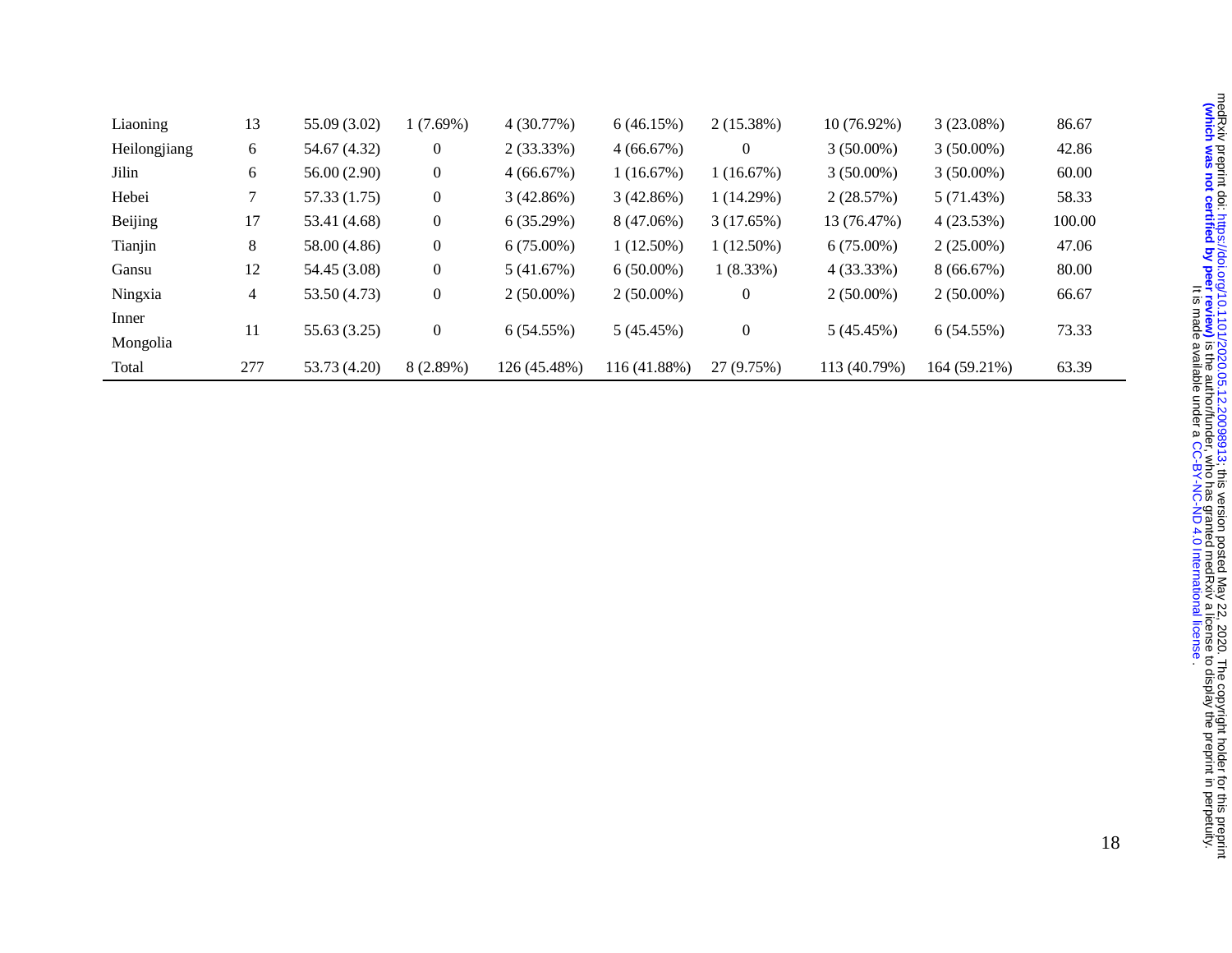|                         |                 | GDP per capita of | GDP per capita of |                  |  |
|-------------------------|-----------------|-------------------|-------------------|------------------|--|
| NO.                     | <b>Province</b> | 2018 (RMB)        | 2018 (USD)        | <b>GDP</b> level |  |
| $\mathbf{1}$            | Beijing         | 140,211           | 21,206            |                  |  |
| $\overline{2}$          | Shanghai        | 134,982           | 20,415            | High             |  |
| 3                       | Jiangsu         | 115,168           | 18,257            |                  |  |
| $\overline{\mathbf{4}}$ | Zhejiang        | 98,643            | 17,419            | Upper middle     |  |
| 5                       | Tianjin         | 120,711           | 14,919            |                  |  |
| 6                       | Guangdong       | 86,412            | 13,793            |                  |  |
| 7                       | Fujian          | 91,197            | 13,069            |                  |  |
| $8\,$                   | Hubei           | 66,616            | 11,535            |                  |  |
| 9                       | Chongqing       | 65,933            | 10,330            |                  |  |
| 10                      | Shandong        | 76,267            | 10,075            |                  |  |
| 11                      | Inner Mongolia  | 68,302            | 9,972             |                  |  |
| 12                      | Shaanxi         | 63,477            | 9,601             |                  |  |
| 13                      | Hunan           | 52,949            | 8,773             | Middle           |  |
| 14                      | Liaoning        | 58,008            | 8,411             |                  |  |
| 15                      | Hainan          | 51,955            | 8,181             |                  |  |
| 16                      | Henan           | 50,152            | 8,008             |                  |  |
| 17                      | Sichuan         | 48,883            | 7,858             |                  |  |
| 18                      | Xinjiang        | 49,475            | 7,585             |                  |  |
| 19                      | Ningxia         | 54,094            | 7,483             |                  |  |
| 20                      | Jilin           | 55,611            | 7,393             |                  |  |
| 21                      | Tibet           | 43,398            | 7,225             |                  |  |
| 22                      | Qinghai         | 47,689            | 7,216             |                  |  |
| 23                      | Yunnan          | 37,136            | 7,213             |                  |  |
| 24                      | Guizhou         | 41,244            | 7,174             |                  |  |
| 25                      | Hebei           | 47,772            | 6,856             |                  |  |
| 26                      | Shanxi          | 45,328            | 6,564             | Low              |  |
| 27                      | Jiangxi         | 47,434            | 6,545             |                  |  |
| 28                      | Guangxi         | 41,489            | 6,275             |                  |  |
| 29                      | Heilongjiang    | 43,274            | 6,238             |                  |  |
| 30                      | Gansu           | 31,336            | 5,617             |                  |  |
| 31                      | Anhui           | 47,712            | 4,739             |                  |  |
|                         | Total           | 66,006            | 9,983             |                  |  |

#### **Supplementary Table 2. The four categories of the GDP** *per capita* **in 2018**

**Note:** Data from National Bureau of Statistics. The exchange rate between RMB and US dollar is calculated at 6.6118:1. The classification criteria is according to the International Monetary Fund (IMF).